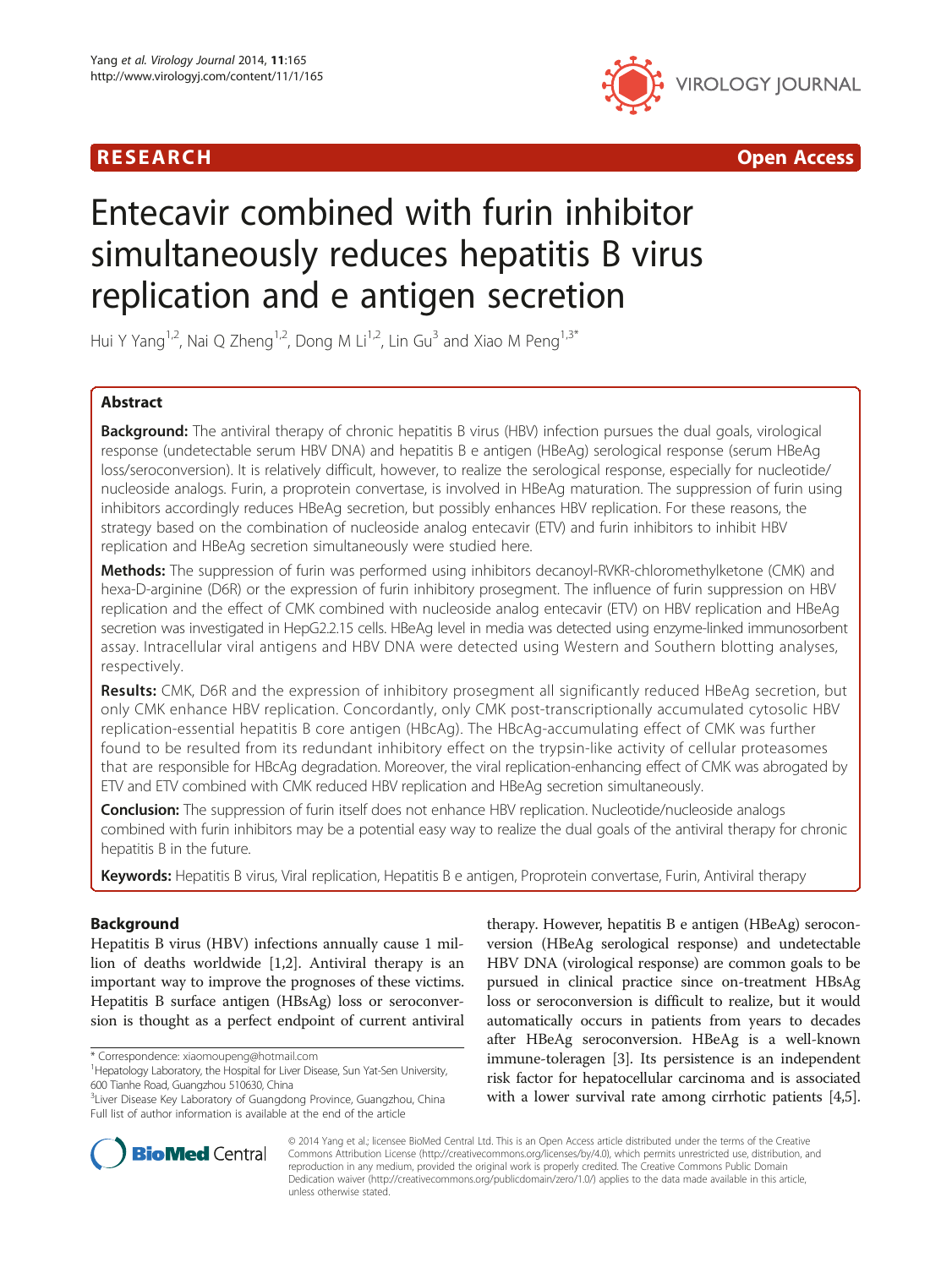In contrast, HBeAg seroconversion is thought to be important in establishing a benign prognosis [\[6,7\]](#page-7-0). Compared with virological response only, virological response plus HBeAg serological response have a low relapse relate while off treatment of current antiviral therapy [[7](#page-7-0)]. Though those patients with HBeAg seroconversion (HBeAg-negative chronic hepatitis B) due to infection of HBeAg-defective variants also have poor prognoses, the significance of HBeAg to HBV infection is not minimized since these variants rarely cause a de novo chronic infection [\[8](#page-7-0)], implying that HBeAg loss may be helpful for termination of chronic HBV infection. Therefore, early antiviral intervention in HBeAg-positive chronic hepatitis B may benefit all patients. In addition, early therapeutic intervention is helpful to reduce the risks for longterm complications while on-treatment [\[9,10](#page-7-0)]. However, current antiviral options including recombinant interferon and nucleoside/nucleoside analogs cannot rapidly and economically realize the dual goals of the antiviral therapy. For example, nucleoside analog entecavir (ETV) blocks HBV replication rapidly, but induce HBeAg seroconversion unpredictably. For these reasons, ETV combined with some direct HBeAg secretion-inhibitory measures seems a strategy to improve the current antiviral therapy of chronic hepatitis B.

HBeAg is encoded by the C open reading frame of the viral genome. This frame also encodes viral core protein (also called hepatitis B core antigen, HBcAg, 21 kDa). Compared with HBcAg, the initial peptide of HBeAg has an extra precore region consisting of a 19-amino acid signal peptide that directs the nascent peptide into the secretory pathway. After the signal peptide is removed in the lumen of the endoplasmic reticulum, the HBeAg precursor is generated and transported to the trans-Golgi network. The HBeAg precursor (pre-HBe, 22 kDa) is further cleaved by proprotein convertase furin in the arginine-rich domains of the C-terminus to generate the mature HBeAg  $(17 \sim 20 \text{ kDa})$  [[11](#page-7-0),[12](#page-7-0)]. Furin belongs to the subtilisin/kexin-like serine protease family. It is responsible for the majority of proprotein processing, and thus not only plays critical roles in normal cell growth and differentiation, but is also involved in many disease states, such as Alzheimer's disease, tumoriogenesis, and infections [[13](#page-7-0)]. Our previous studies have shown that persistent HBV infection prefers to occur in patients carrying highly active genotypes of furin and furin inhibitors, decanoyl-RVKR-chloromethylketone (CMK) and hexa-D-arginine (D6R), reduce HBeAg secretion without interfering with cellular protein secretion in HepG2.2.15 cells [[14,15\]](#page-7-0). In addition, HBeAg reduction resulted from furin inhibition leads to increase in cell surface expression of immune-promoting pre-HBe [\[15](#page-7-0)], which is different from HBeAg reduction or loss caused by infection of HBeAg-defective variants, suggesting that furin inhibition

may have less risk to let the infection develop into poorly prognostic HBeAg-negative chronic hepatitis B. Though it is not a traditional antiviral strategy, the direct inhibition of HBeAg secretion mediated by the immune-regulation effects may be helpful for the treatment of chronic HBV infection. Thus, the suppression of furin may be a promising candidate way to improve HBeAg serological response to ETV by inhibiting HBeAg secretion directly.

CMK and D6R are small synthetic furin inhibitors that are suitable for the clinical purpose. CMK is a referential furin inhibitor in many laboratories. It is more effective than D6R in reduction of HBeAg secretion [\[15\]](#page-7-0). However, CMK and a mutation (T147A) adjacent to a putative furin recognition site  $(^{151}RRGR^{154})$  in HBcAg of HBeAg-defective variant (carrying the precore stop mutation, G1896A) have been found to enhance HBV replication [\[15,16](#page-7-0)]. In the current study, we wonder whether the suppression of furin by other measures enhances HBV replication and the combination with ETV inhibits HBV replication and HBeAg secretion simultaneously. As results, furin suppressed by measures other than CMK did not enhance HBV replication. CMK was found to enhance HBV replication by inhibiting the trypsinlike (TL) activity of proteasomes. The viral replicationenhancing effect of CMK was abrogated by ETV. ETV combined with CMK could simultaneously reduce HBV replication and HBeAg secretion. These findings highlight a novel approach to improve the antiviral therapy for chronic HBV infections.

# **Results**

# Furin suppressed by measures other than CMK does not enhance HBV replication

A strain of HBeAg-defective variant (G1896A) harboring additional mutations, T147A and V149I, adjacent to a putative furin recognition site in the C-terminus of HBcAg, has higher replication efficiency than the conventional variant. CMK can enhance the replication of the latter variant to the level of the former variant [[16](#page-7-0)]. Here, the influence of CMK on the replication of wild-type HBV was firstly tested. When HepG2.2.15, a wild-type HBV-producing cell line, was used in this study, CMK was found to increase the level of intracellular core-associated HBV DNA in a dose-dependent manner (Figure [1A](#page-2-0)). CMK reduces HBsAg secretion at high concentrations (15), perhaps by interfering with furin proteolyzation of HBV large surface antigen pre-S1 that simultaneously affect HBV virion release, implying that CMK at high concentrations may also interfere with HBV virion release; however, the enhancements based on the increased level of intracellular core-associated HBV DNA were not resulted from the limitation to virion release since the virion level in media did not significantly decrease (Figure [1B](#page-2-0)), and were neither related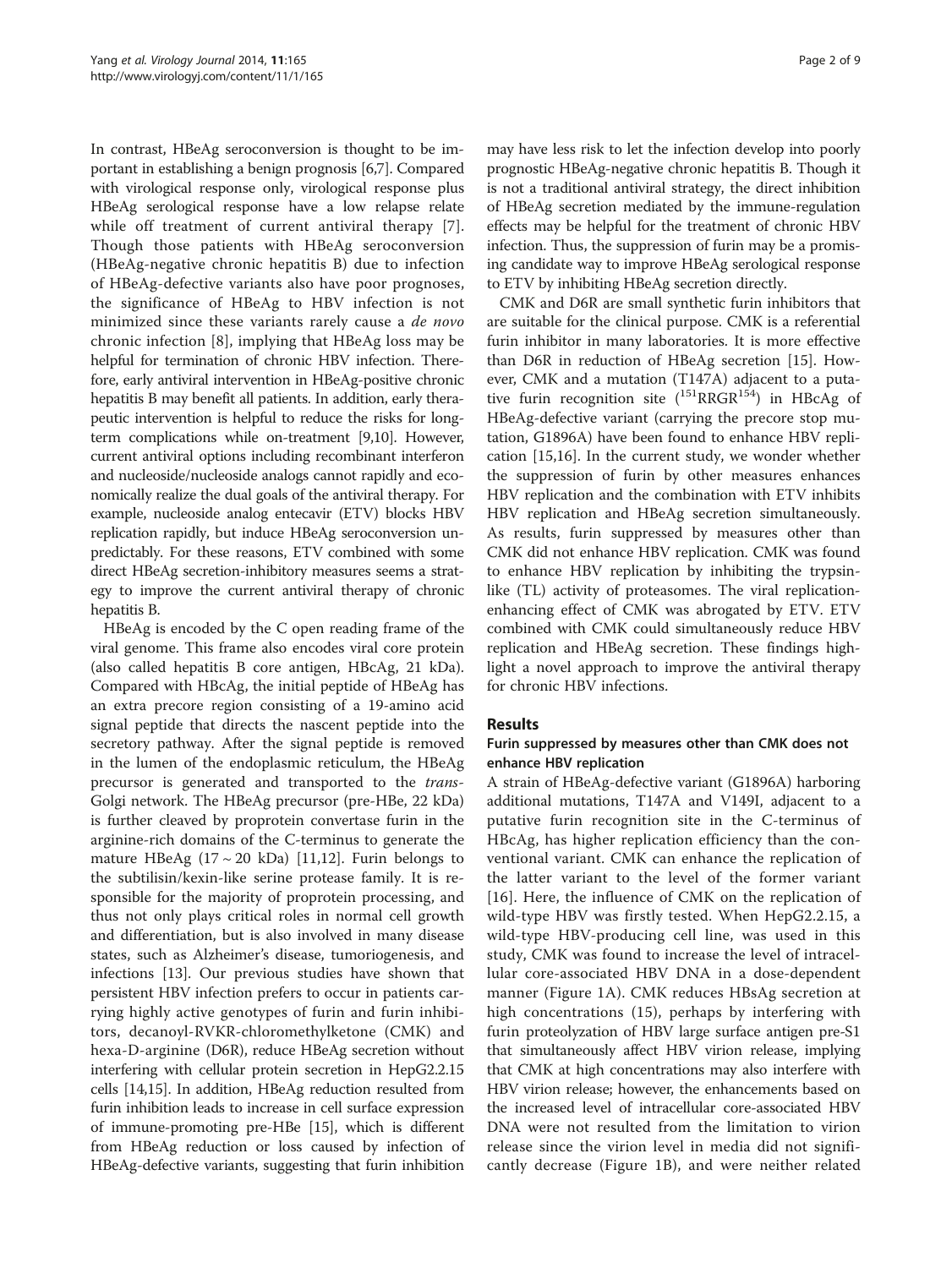<span id="page-2-0"></span>

to the influence of CMK on cell viability. Though furin down-regulation using small interfering RNA has not been found to enhance HBV replication [[16](#page-7-0)], we further tested whether HBV replication is enhanced by D6R and the expression of furin inhibitory prosegment that has been successfully used to inhibit furin activity [[17](#page-7-0)]. As results, they both significantly reduced HBeAg secretion; however, they did not influence HBV replication and virion release (Figure 1C and D). The expression of furin inhibitory prosegment was successful (Figure 1C, top right corner).

#### CMK accumulates cytosolic HBcAg and pre-HBe

The fact that only CMK enhances HBV replication suggests that CMK may enhance HBV replication by furinunrelated mechanisms. CMK has been found to accumulate intracellular HBcAg in the cells transfected with HBeAg-defective variants of HBV [\[16\]](#page-7-0), and the level of intracellular HBcAg usually correlates the level of HBV replication [\[18,19\]](#page-7-0), suggest that HBcAg accumulation may be responsible for HBV replication enhancement. In this study, the effect of CMK was investigated in HBeAg-competent HepG2.2.15 cells. HBcAg in this setting would cross-react with pre-HBe and HBeAg during

Western blot analysis. Since the critical processes of HBV replication, such as capsid assembly, pregenomic RNA encapsidation and reverse transcription, occur in cytosol, and HBeAg matures in non-cytosol (endoplasmic reticulum and trans-Golgi network) of hepatocytes, this study was performed after the cytosolic and noncytosolic proteins were separately extracted as reported [[20\]](#page-7-0). As results, CMK was found to accumulate HBcAg in cytosol and to restrain the HBeAg maturation evidenced by pre-HBe increase and HBeAg decrease in non-cytosol (Figure [2A](#page-3-0)), supporting it is the cytosolic accumulation of HBcAg that correlates with HBV replication enhancement. This notion was further supported by the findings that D6R and the expression of furin inhibitory prosegment without HBV replication-enhancing capacity did not accumulate cytosolic HBcAg (Figure [2](#page-3-0)B).

#### CMK blocked the degradation of cytosolic HBcAg and pre-HBe

Besides cytosolic HBcAg, pre-HBe in both cytosol and non-cytosol was accumulated by CMK (Figure [2](#page-3-0)A). Our previous study has shown that pre-HBe accumulated by furin inhibition is subsequently expressed on cell surface rather than retro-translocated into cytosol [\[15\]](#page-7-0). Thus,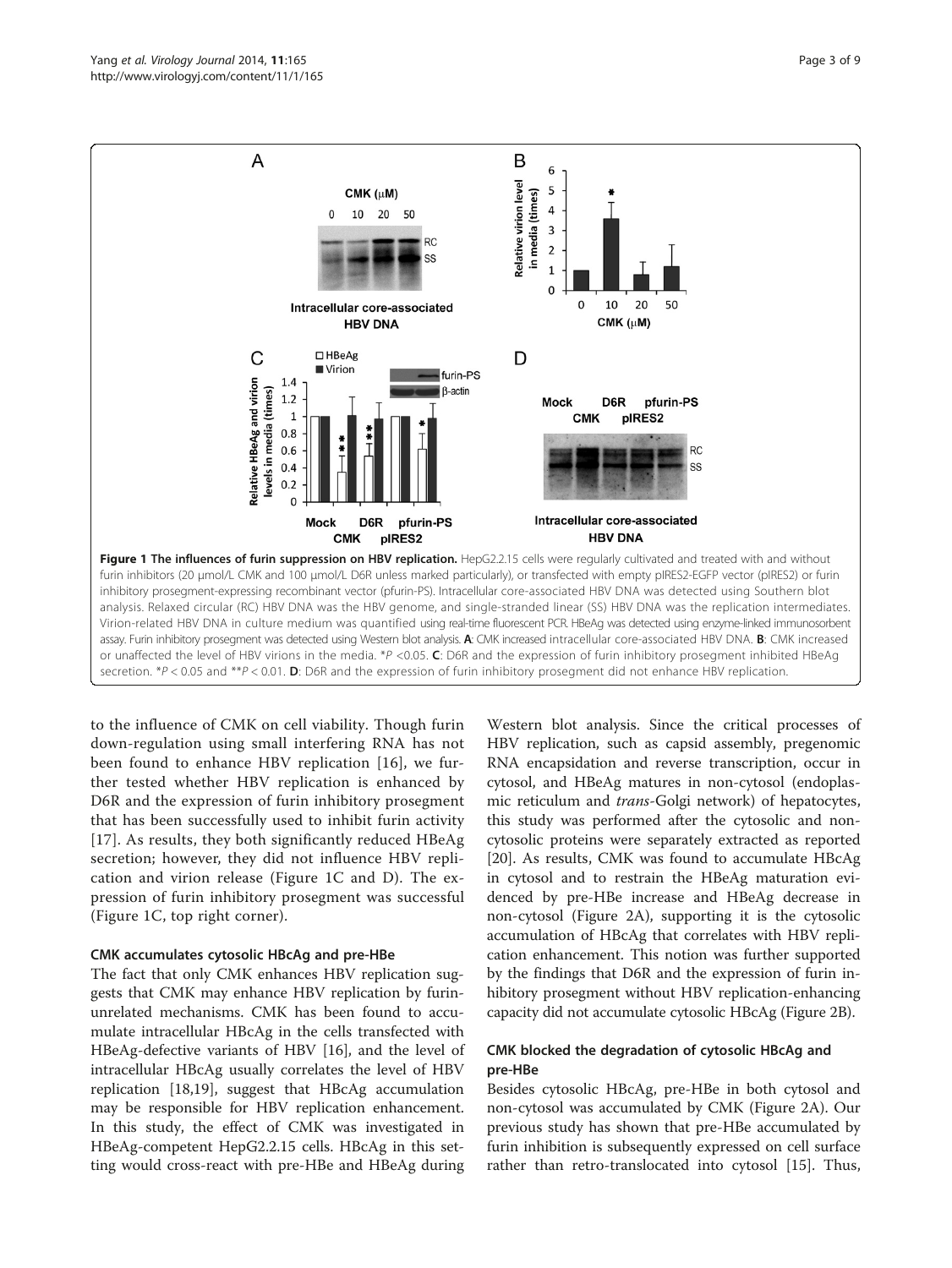<span id="page-3-0"></span>

B: D6R and the expression of furin inhibitory prosegment did not accumulate cytosolic HBcAg and pre-HBe. C: The turnover rates of both HBcAg and pre-HBe in cytosol were down-regulated by CMK when new protein synthesis was halted by cycloheximide (CHX).

the above findings, together with the similarity of HBcAg and pre-HBe in primary structure, suggest that CMK possibly interfere with the degradation of these antigens in cytosol. Indeed, the turnover rates of both HBcAg and pre-HBe were decreased by CMK when cellular protein biosynthesis was blocked by cycloheximide (Figure 2C).

# CMK selectively inhibited the TL activity of proteasomes

Furin and other proprotein convertases exist in the noncytosolic fraction (e.g., the trans-Golgi network), supporting that these proteases are absolutely irrelevant to cytosolic HBcAg and pre-HBe degradations. In fact, cytosolic HBcAg and pre-HBe have been reported to be degraded in cellular ubiquitin-proteasome system [[19](#page-7-0)-[21\]](#page-7-0). However, the accumulation of truncated HBcAg by proteasome inhibitors [[21\]](#page-7-0) suggests that cytosolic HBcAg and pre-HBe are partially proteolyzed by some cellular proteases prior to proteasomal degradation. Cellular HBcAg existing as dimers in virion, nucleocapsids or capsids is usually resistant to proteases except for the protease-sensitive hinge  $(E^{145} - D^{153}, R^{150})$ between the capsid assembly-competent and pregenomic RNA encapsidation-competent domains of HBcAg [[22](#page-8-0)]. Since that hinge is sensitive to trypsin and both furin and trypsin belong to the serine protease superfamily, the inhibitory effect of CMK on trypsin was studied in vitro. When recombinant HBcAg (156 amino acids) with a 6  $\times$ his-tag, 6 amino acids adjacent to  $R^{150}$ , in the C-terminus was digested by trypsin, a truncated HBcAg of 16 kDa was generated, and CMK strongly blocked the digestion process (Figure [3A](#page-4-0)). The truncated HBcAg lacked of  $6 \times$ his-tag and theoretically had 150 amino acid residues based on its molecular weight, suggesting that the cleavage indeed occurred in the hinge.

Since cytosolic HBcAg and pre-HBe are inaccessible to trypsin in hepatocytes, their degradations could correlate with some cellular TL proteases, for example, hepsin, a small cellular TL protease. This protease primarily functions on the surface of hepatocytes, but some cytoplasmic form reportedly exists [[23](#page-8-0)]. Unexpectedly, recombinant HBcAg was not digested by the cytosolic extract from HepG2 cells (parental cells of HepG2.2.15) (Figure [3B](#page-4-0)), suggesting that HBcAg and pre-HBe were directly degraded in the ubiquitin-proteasome system and that CMK could be capable of inhibiting the TL activity of proteasomes. Indeed, CMK selectively inhibited the TL activity without the changes in the protein level of proteasome subunits (Figure [3](#page-4-0)C and D), and even the selective inhibition was observed when the inhibitor was added to cell lysates (Figure [3](#page-4-0)E). On the other hand, D6R and the expression of furin inhibitory prosegment without HBcAgaccumulating capacity did not significantly affected the TL activity of proteasomes (Figure [3](#page-4-0) F). Together, CMK directly and selectively inhibited the TL activity of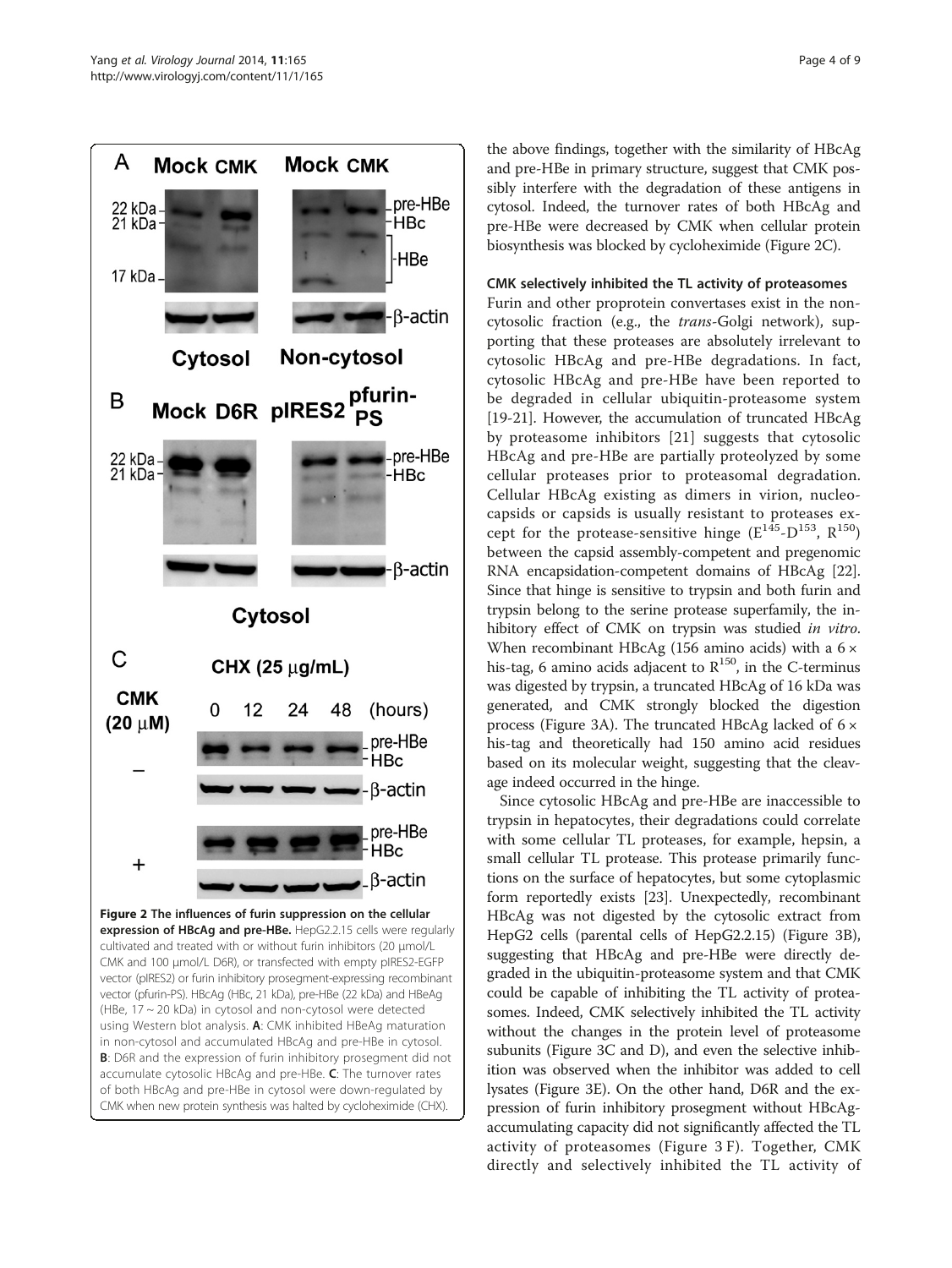<span id="page-4-0"></span>

proteasomes, which resulted in HBcAg accumulation and HBV replication enhancement.

#### ETV abrogates the HBV replication-enhancing effect of CMK

Although D6R and the expression of furin inhibitory prosegment both successfully reduced HBeAg secretion, D6R was less effective than CMK (Figure [1](#page-2-0)), perhaps due to the poor permeability [[24\]](#page-8-0), and the expression of the inhibitory prosegment depends on gene transfection techniques that their widespread uses are hindered by concerns over the safety in vivo. For these reasons, how

to abrogate the HBV replication-enhancing effect of CMK was further tested in this study. ETV is one of the most effective nucleotide/nucleoside analogs that have been extensively used [\[25,26\]](#page-8-0). Here, we found that ETV not only completely abrogated the enhancing effect of CMK, but also its HBV replication-inhibitory effect was not significantly affected by CMK (Figure [4](#page-5-0)A).

# ETV combined with CMK simultaneously reduces HBV replication and HBeAg secretion

ETV was effective in inhibiting HBV replication in HepG2.2.15 cells; however, it hardly affected HBeAg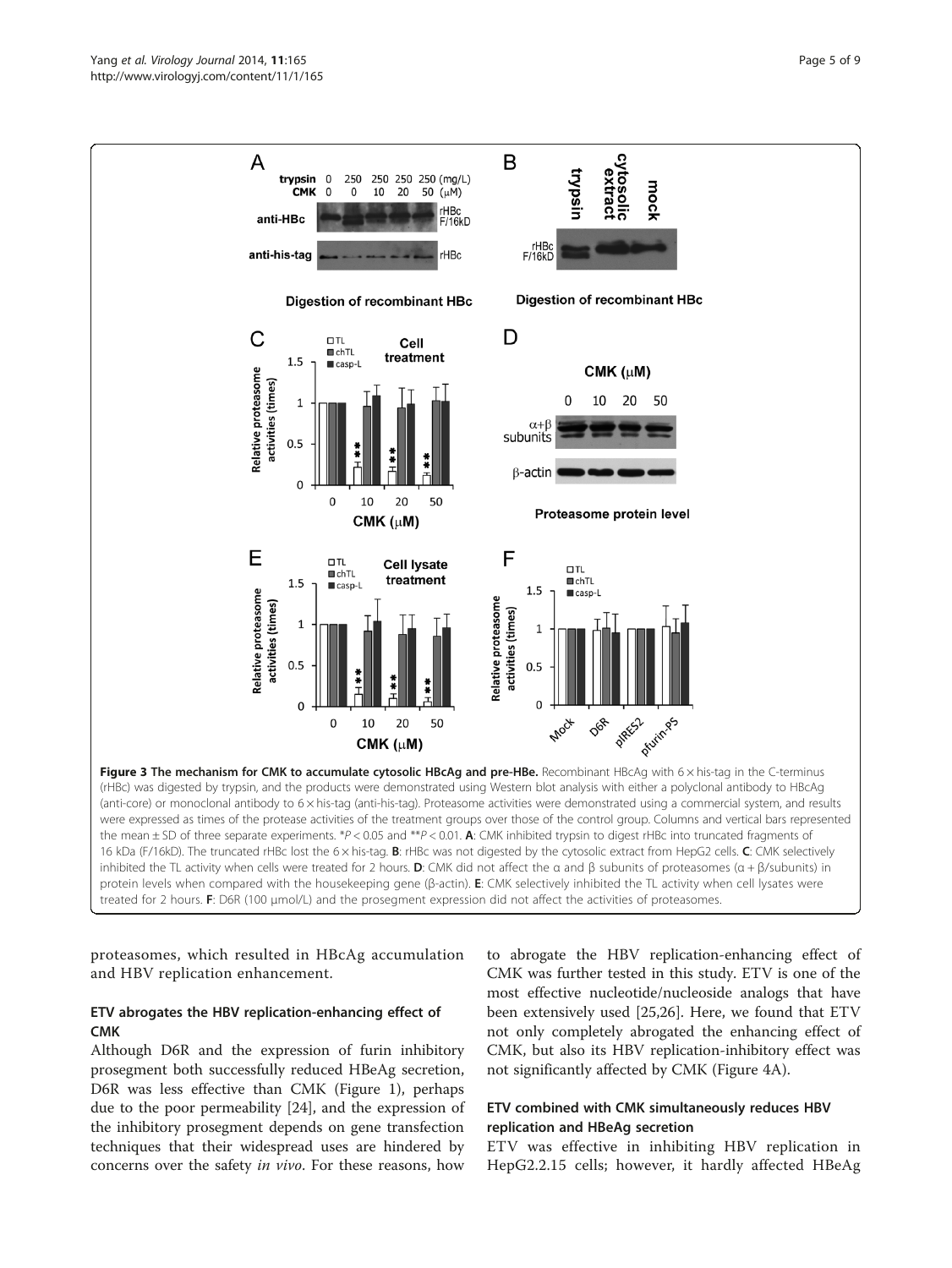<span id="page-5-0"></span>

and HBsAg secretions (Figure 4B), which is concordant with its satisfactory virological response and dissatisfactory HBeAg serological response in clinical practice [[27,28\]](#page-8-0). On the other hand, CMK significantly inhibited HBeAg secretion, but enhanced HBV replication (Figure [1\)](#page-2-0). In order to realize the dual goals of the antiviral therapy, the potential antiviral effects of ETV combined with CMK were further tested in HepG2.2.15 cells. The results clearly showed that ETV combined with CMK inhibited virion release and HBeAg secretion simultaneously though their inhibition efficiencies were comparable with those of mono-treatments (Figure 4B). Together with reducing intracellular core-associated HBV DNA (Figure 4A), the combination strategy indeed realized the simultaneous reduction of HBV replication and HBeAg secretion.

# **Discussion**

The current antiviral therapy of chronic HBV infection pursues the dual goals, virological and HBeAg serological responses; however, the later seems difficult to realize. Our previous study has shown that furin activity correlated with the outcome of HBV infection and furin inhibitors can significantly reduce HBeAg secretion without interference with the secretion of cellular secretory proteins [\[14,15\]](#page-7-0). Unfortunately, CMK, the more effective inhibitor, enhances HBV replication [[15](#page-7-0),[16](#page-7-0)]. In this study, the suppressions of furin using D6R and the expression of furin inhibitory prosegment were not found to enhance HBV replication and HBV replication enhanced by CMK was found to correlate with its redundant inhibitory effect on the TL activity of proteasomes, suggesting that furin inhibition itself does not promote HBV replication. Furthermore, ETV combined with CMK was found to reduce HBV replication and HBeAg secretion simultaneously, which are concordant with the virological and serological responses pursued with a vengeance in antiviral practice.

HBV replication enhancements of CMK and the mutation (T147A) are accompanied by intracellular HBcAg accumulation [\[16](#page-7-0)], and HBcAg is structural protein with its intracellular level usually correlating with viral replication level [\[18,19\]](#page-7-0). The findings support that HBcAg accumulation accounts for the HBV replication enhancement of CMK and the mutation. Because HBcAg and pre-HBe have identical furin-sensitive arginine-rich domains, the above findings also suggest that furin may proteolyze HBcAg. Therefore, it is reasonable to concern the unfavorable HBV replication-enhancing effect of furin inhibition. Fortunately, the suppression of furin itself was not found to enhance HBV replication in this study, which was evidenced by the facts: (i) D6R incubation and furin inhibitory prosegment expression inhibited HBeAg secretion, but did not enhance HBV replication; (ii) CMK enhanced HBV replication, but which was via a redundant inhibitory effect on the TL activity of proteasomes.

As furin is involved in the maturation of membrane fusion proteins and pro-toxins of bacteria and viruses, furin inhibition using inhibitors is viewed as a potential therapeutic strategy for anthrax, influenza A and Ebola virus infection [[13](#page-7-0)[,29,30](#page-8-0)].The significance of HBeAg to persistent HBV infection [\[8](#page-7-0)], the correlations of furin activity with the outcomes of HBV infection [\[14](#page-7-0)], and the lack of influences on cell secretory function [\[15](#page-7-0)], and HBV replication in this study suggest that the suppression of furin is also a promising novel strategy for the antiviral therapy of HBV infection in the future. Due to the lack of natural inhibitors, furin inhibitors used at present all are man-made compound. Although many researchers make effort to develop new inhibitors [\[24,29,30](#page-8-0)], no medicinal inhibitors are available at present. CMK and D6R are small synthetic inhibitors suitable for clinical purpose. CMK has used as a reference furin inhibitor in cellbased tests and inhibits HBeAg secretion in HepG2.2.15 cells [\[15,16](#page-7-0)]; however, it enhances HBV replication, which is in conflict with the goal of antiviral therapy. Compared with CMK, D6R is more sensitive in cell-free test system or targeting furin on the cell surface, but less effective in inhibiting HBeAg secretion in cell-based test system [[15](#page-7-0)[,24,31,32](#page-8-0)], perhaps due to its poor permeability [\[24\]](#page-8-0). For these reasons, the development of new furin inhibitors is imperative in the future. Our findings, including those in this study, are helpful to determine the target and orientation of the development process, paying attention to the specificity, especially not to affect the TL activity of proteasomes, and the permeability to reach the trans-Golgi network.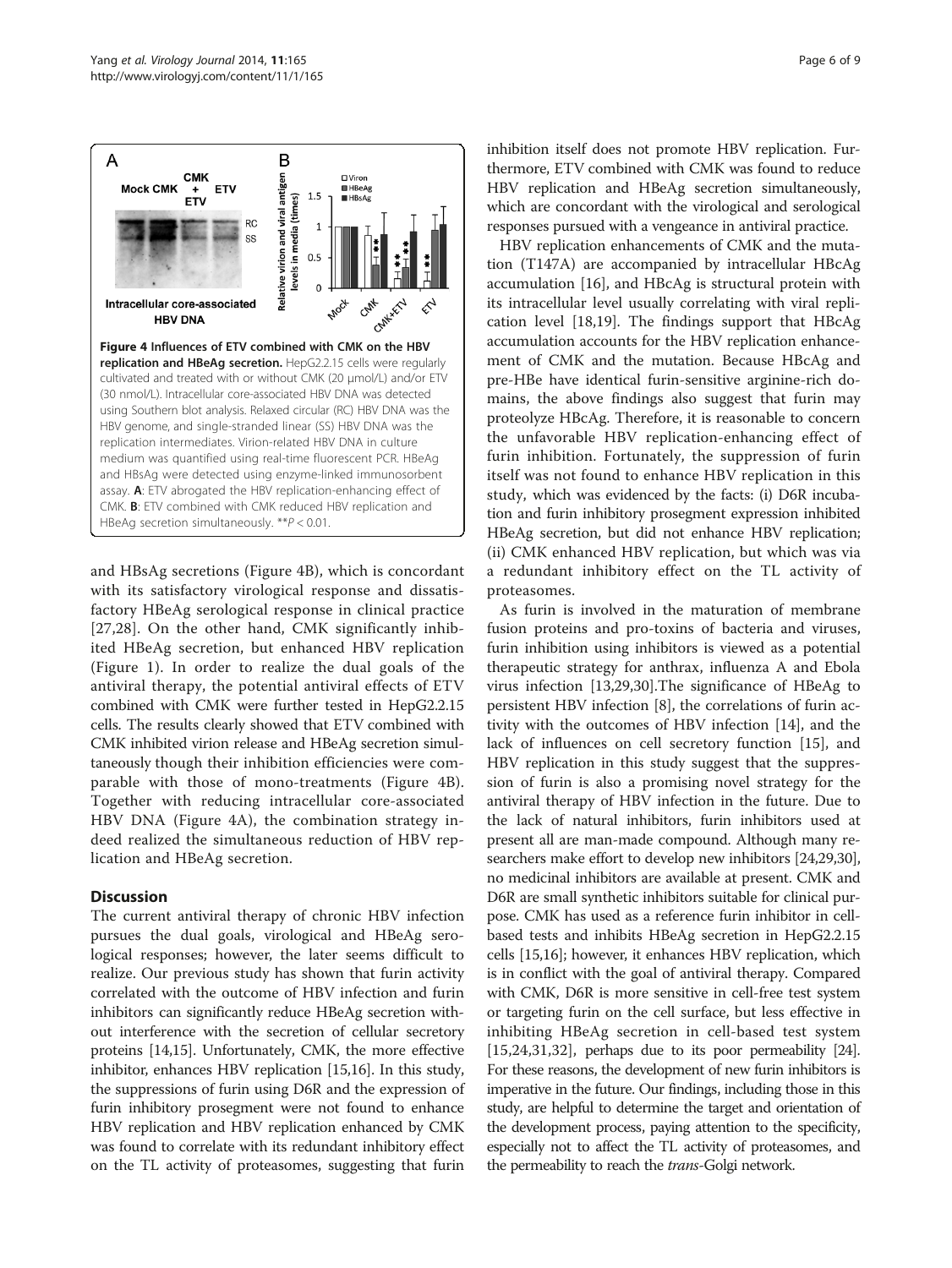Since the successful development of new inhibitors of furin has a long way to go, to make use of current inhibitors is a reasonable option. In this study, ETV was found to abrogate the HBV replication enhancement of CMK, and ETV combined with CMK inhibited HBV replication and HBeAg secretion simultaneously in HepG2.2.15 cells. Although no synergistic effect was observed, these results imply that it would be possible to realize the virological and serological responses of the antiviral therapy rapidly and economically. However, much more studies should be carried out to clarify the effectiveness and safety of the combination strategy in vivo. Theoretically, ETV abrogates HBV replication enhancement but HBcAg accumulation of CMK. The remained HBcAg accumulation may have a chance to induce the aggravation of the inflammation and cell injury by increasing the presentation of HBcAg epitopes. It is less likely, however, to lead to fatal liver dysfunction since the generation of these epitopes depends on cellular proteasomes that have been inhibited by CMK. Of course, new effective inhibitors without effects on HBcAg accumulation would be the first choice of the combination therapy in the future. Besides HBeAg, CMK and furin knockdown with small interfering RNA lead to the reduction of HBsAg [[33](#page-8-0)]. Our previous study further demonstrates that CMK only at higher concentration (100 μmol/L) suppresses the biosynthesis of HBsAg [\[15](#page-7-0)]. In this study, HBsAg-reducing effect of CMK was not found, perhaps due to the lower concentration (20 μmol/L) employed. Nonetheless, it is important to pursue the inhibitory effect on HBsAg in novel inhibitor development or therapy regimen establishment in the future since HBsAg seroconversion is the perfect end-point of antiviral therapy for chronic HBV infection.

# Conclusions

Furin-inhibiting measures other than CMK did not enhance HBV replication and CMK enhanced HBV replication by affecting the TL activity of proteasomes, suggesting that furin inhibition itself does not lead to HBV replication. ETV could completely abrogate the HBV replication enhancement of CMK. Moreover, ETV combined with CMK reduced HBV replication and HBeAg secretion simultaneously in HepG2.2.15 cells, which implies that nucleotide/ nucleoside analogs combined with some furin inhibitors may be an easy way to realize the dual goals of antiviral therapy. Nonetheless, more studies on the effectiveness and safety of the combination strategy in vivo are warranted in the future.

# Methods

### Plasmid construct

Furin inhibitory prosegment-expressing vector (pfurin-PS) was constructed using plasmid pIRES2-EGFP (Clontech, Palo Alto, CA). The sequence of the inhibitory prosegment was designed from those coding 109 amino acids of the N-terminus of furin (gene ID: 5045). The sequence of the construct had been confirmed using DNA sequencing.

# Cell culture, transfection, and protease inhibitor treatments

HepG2.2.15 cells were regularly grown in Dulbecco's modified Eagle's medium, supplemented with 10% (vol/vol) fetal calf serum and 380 μg/mL of geneticin if necessary. Transient transfection was performed using FuGENE HD transfection reagent (Roche Applied Science, Indianapolis, IN). Cells were treated with  $10 \sim 50$  µmol/L CMK (EMD) Biosciences, La Jolla, CA, USA) or 100 μmol/L D6R (EMD Biosciences) with or without 30 nmol/L ETV (Sigma-Aldrich Corporation, St. Louis, MO, USA) for 48 hours in a growth arrest medium containing 0.5% (vol/vol) fetal calf serum after confluent growth. The cells  $(10^7)$  were harvested to evaluate HBV replication and viral antigen expression. To perform virion release and cell viability assays, cells were further cultivated using fresh medium for 12 hours. To evaluate the turnover rate of HBcAg, cells were treated with or without cycloheximide, a protein synthesis inhibitor (Sigma-Aldrich Corporation, St. Louis, MO, USA), and harvested in 12 hour intervals to a maximum of 48 hours.

### Detections of core-associated HBV DNA

The isolation of supernatant and intracellular core particles was performed as reported [[34](#page-8-0)]. Sampling was balanced based on the protein level in cell lysate. Supernatant core-associated HBV DNA was quantitatively analyzed using commercial real-time fluorescent polymerase chain reaction (PCR) kits (Daan Gene Inc., Guangzhou, China). The intracellular core-associated HBV DNA was detected used Southern blot analysis. The isolated DNA was separated and transferred onto nylon membranes (Roche Applied Science, Indianapolis, IN, USA). After hybridized with digoxigenin-labeled DNA probes, all membranes were incubated with horseradish peroxidase-labeled antidigoxigenin antibody (Roche Applied Science), and developed with an enhanced chemiluminescence reagent (Invitrogen Corporation, Shanghai, China).

### Detections of intracellular viral antigens, furin inhibitory prosegment and proteasome subunits

For the detections of proteasome subunits or intercellular HBeAg, pre-HBe and HBcAg, total cellular protein or cytosolic and non-cytosolic cellular proteins were extracted as reported [[20\]](#page-7-0). The total or sorted cellular proteins were separated and transferred onto polyvinylidene fluoride membranes (Millipore Corporation, Billerica, MA, USA) using standard techniques. Immunoblot analysis was performed using polyclonal antibodies to HBcAg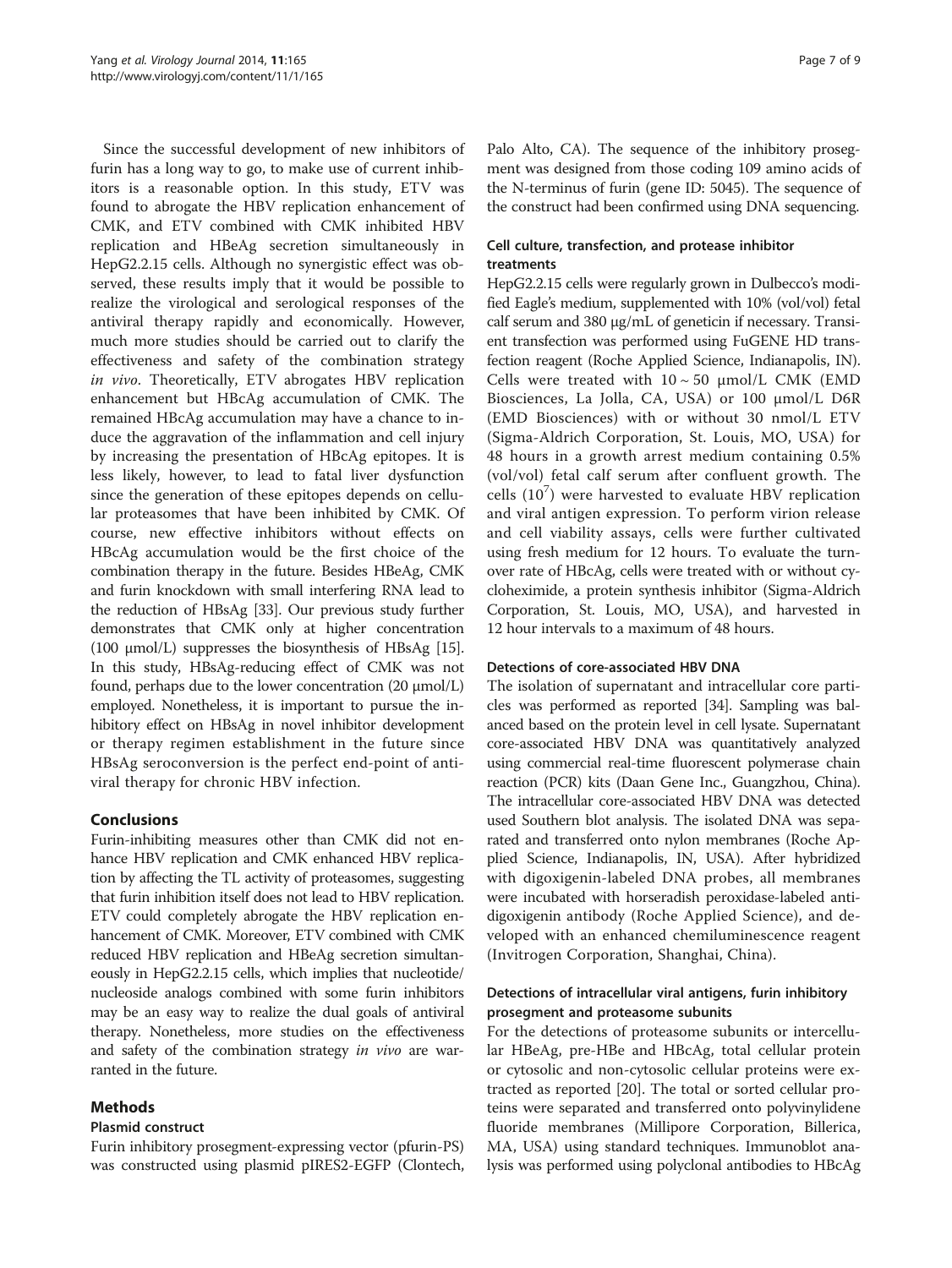<span id="page-7-0"></span>(DAKO, Carpinteria, CA, USA), furin (LS-C23720; Life-Span BioSciences Inc., Seattle, WA, USA) or the proteasome subunits (ab22673; Abcam, Cambridge, UK).

#### Protease digestion assay

The trypsin (Sigma-Aldrich Corporation) digestion of recombinant HBcAg, a fragment of 156 amino acids with a 6 × histidine (his)-tag in the C-terminus (Millipore Corporation), was performed as described elsewhere [[22](#page-8-0)]. To study the putative proteolysis of recombinant HBc by the cytosolic proteases of cells, cytosolic extract was prepared from  $10^6$  HepG2 cells by incubating for 3 minutes on ice with 1 mL of a digitonin buffer (50 mmol/L Tris [pH 8], 150 mmol/L NaCl, and 22.5 μg/mL digitonin), and centrifuging at  $1500 \times g$  for 2 minutes at 4°C.

#### Proteasome activity assay

The TL, chymotrypsin-like, and caspase-like activities of the proteasomes were measured using commercial cellbased kits (Proteasome-Glo<sup>TM</sup>, Promega, Madison, WI, USA) as described previously [[35](#page-8-0)]. Luminescence was recorded using a luminometer (Promega).

#### Statistical analysis

The differences in virion release, HBeAg and HBsAg secretions and proteasome activities were analyzed using the Student's *t*-test. A  $P < 0.05$  was considered statistically significant. All statistical analyses were conducted using SPSS software (version 11; SPSS, Inc., Chicago, IL, USA).

#### Abbreviations

chTL: Chymotrypsin-like; CMK: Decanoyl-RVKR-chloromethylketone; D6R: Hexa-D-arginine; ETV: Entecavir; HBcAg: Hepatitis B core antigen; HBeAg: Hepatitis B e antigen; HBsAg: Hepatitis B surface antigen; HBV: Hepatitis B virus; pre-HBe: Hepatitis B e antigen precursor; PCR: Polymerase chain reaction; TL: Trypsin-like.

#### Competing interests

The authors declare that they have no known competing interests.

#### Authors' contributions

Conception of the idea and design of the experiments are due in part to XMP. The manuscript was written and drafted by XMP, HYY and NQZ. Western Blot, Southern Blot and proteasome activity analysis were conducted by HYY, NQZ, DML and LG. All authors read and approved the final manuscript.

#### Acknowledgments

We thank the clerks in Liver Disease Key Laboratory of Guangdong Province, China, for helpful comments and technical assistance. This work was supported by grants from the National Nature Scientific Foundation (No. 30872224 and No. 81071366) and the Scientific and Technological Hall of Guangdong Province (No. 10251008901000018), China.

#### Author details

<sup>1</sup> Hepatology Laboratory, the Hospital for Liver Disease, Sun Yat-Sen University, 600 Tianhe Road, Guangzhou 510630, China. <sup>2</sup>Department of Infectious Diseases, the Third Affiliated Hospital, Sun Yat-Sen University, Guangzhou, China. <sup>3</sup>Liver Disease Key Laboratory of Guangdong Province, Guangzhou, China.

Received: 8 July 2014 Accepted: 11 September 2014 Published: 16 September 2014

#### References

- 1. Ganem D, Prince AM: Hepatitis B virus infection-natural history and clinical consequences. N Engl J Med 2004, 350:1118–1129.
- 2. Liaw YF: Natural history of chronic hepatitis B virus infection and long-term outcome under treatment. Liver Int 2009, 29(Suppl 1):100–107.
- 3. Chen MT, Billaud JN, Sällberg M, Guidotti LG, Chisari FV, Jones J, Hughes J, Milich DR: A function of the hepatitis B virus precore protein is to regulate the immune response to the core antigen. Proc Natl Acad Sci U S A 2004, 101:14913–149138.
- 4. Hsu YS, Chien RN, Yeh CT, Sheen IS, Chiou HY, Chu CM, Liaw YF: Long-term outcome after spontaneous HBeAg seroconversion in patients with chronic hepatitis B. Hepatology 2002, 35:1522–1527.
- Fattovich G, Bortolotti F, Donato F: Natural history of chronic hepatitis B: special emphasis on disease progression and prognostic factors. J Hepatol 2008, 48:335–352.
- 6. Chen YC, Chu CM, Liaw YF: Age-specific prognosis following spontaneous hepatitis B e antigen seroconversion in chronic hepatitis B. Hepatology 2010, 51:435–444.
- 7. Liaw YF, Lau GK, Kao JH, Gane E: Hepatitis B e antigen seroconversion: a critical event in chronic hepatitis B virus infection. Dig Dis Sci 2010, 55:2727–2734.
- 8. Hadziyannis SJ, Vassilopoulos D: Hepatitis B e antigen-negative chronic hepatitis B. Hepatology 2001, 34(4 Pt 1):617–624.
- 9. Zhang QQ, An X, Liu YH, Li SY, Zhong Q, Wang J, Hu HD, Zhang DZ, Ren H, Hu P: Long-term nucleos(t)ide analogues therapy for adults with chronic hepatitis B reduces the risk of long-term complications: a meta-analysis. Virol J 2011, 8:72.
- 10. Papatheodoridis GV, Manolakopoulos S, Touloumi G, Vourli G, Raptopoulou-Gigi M, Vafiadis-Zoumbouli I, Vasiliadis T, Mimidis K, Gogos C, Ketikoglou I, Manesis EK, HEPNET. Greece Cohort Study Group: Virological suppression does not prevent the development of hepatocellular carcinoma in HBeAg-negative chronic hepatitis B patients with cirrhosis receiving oral antiviral(s) starting with lamivudine monotherapy: results of the nationwide HEPNET. Greece cohort study. Gut 2011, 60:1109–1116.
- 11. Messageot F, Salhi S, Eon P, Rossignol JM: Proteolytic processing of the hepatitis B virus e antigen precursor. Cleavage at two furin consensus sequences. *J Biol Chem 2003*, 278:891-895.
- 12. Ito K, Kim KH, Lok AS, Tong S: Characterization of genotype-specific carboxyl-terminal cleavage sites of hepatitis B virus e antigen precursor and identification of furin as the candidate enzyme. J Virol 2009, 83:3507–3517.
- 13. Thomas G: Furin at the cutting edge: from protein traffic to embryogenesis and disease. Nat Rev Mol Cell Biol 2002, 3:753–766.
- 14. Lei RX, Shi H, Peng XM, Zhu YH, Cheng J, Chen GH: Influence of a single nucleotide polymorphism in the P1 promoter of the furin gene on transcription activity and hepatitis B virus infection. Hepatology 2009, 50:763–771.
- 15. Pang YJ, Tan XJ, Li DM, Zheng ZH, Lei RX, Peng XM: Therapeutic potential of furin inhibitors for the chronic infection of hepatitis B virus. Liver Int 2013, 33:1230–1238.
- 16. Sugiyama M, Tanaka Y, Kurbanov F, Nakayama N, Mochida S, Mizokami M: Influences on hepatitis B virus replication by a naturally occurring mutation in the core gene. Virology 2007, 365:285–291.
- 17. López de Cicco R, Bassi DE, Zucker S, Seidah NG, Klein-Szanto AJ: Human carcinoma cell growth and invasiveness is impaired by the propeptide of the ubiquitous proprotein convertase furin. Cancer Res 2005, 65:4162–4171.
- 18. Chou YC, Chen ML, Hu CP, Chen YL, Chong CL, Tsai YL, Liu TL, Jeng KS, Chang C: Transforming growth factor-beta1 suppresses hepatitis B virus replication primarily through transcriptional inhibition of pregenomic RNA. Hepatology 2007, 46(3):672–681.
- 19. Sohn SY, Kim SB, Kim J, Ahn BY: Negative regulation of hepatitis B virus replication by cellular Hsp40/DnaJ proteins through destabilization of viral core and X proteins. J Gen Virol 2006, 87:1883–1891.
- 20. Duriez M, Rossignol JM, Sitterlin D: The hepatitis B virus precore protein is retrotransported from endoplasmic reticulum (ER) to cytosol through the ER-associated degradation pathway. J Biol Chem 2008, 283:32352–32360.
- 21. Braun S, Zajakina A, Aleksejeva J, Sharipo A, Bruvere R, Ose V, Pumpens P, Garoff H, Meisel H, Kozlovska T: Proteasomal degradation of core protein variants from chronic hepatitis B patients. J Med Virol 2007, 79:1312–1321.